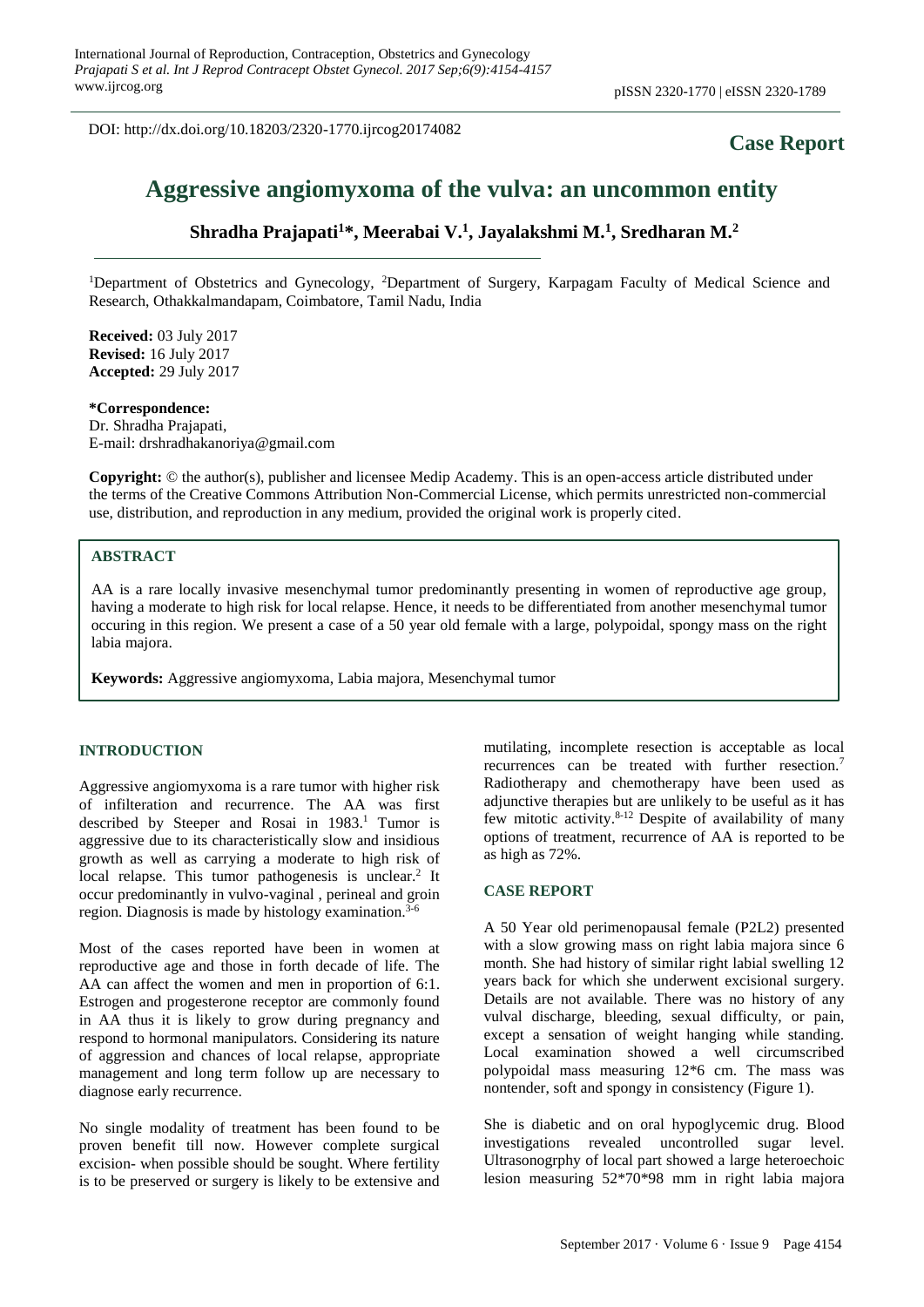with internal vascularity. Few prominent ovoid lymph nodes with preserved fatty hilum seen in right inguinal region.



**Figure 1: A well-defined polpoidal 12\*6cm right labia majora swelling.**

CT suggested multiloculated polypoidal complex cystic lesion in right labial region. With a clinical diagnosis of a vulvar fibroepithelial polyp or lipofibroma, she underwent for local excisional surgery (Figure 2).



**Figure 2: Local excisional surgery.**

There was moderate bleeding during the procedure. The cut surface revealed a glistening, gelatinous, and soft homogeneous appearance (Figure 3).



**Figure 3: Specimen of angiomyxoma showing cut open homogenous white area.**

On histopathology, Tumor composed of spindle fibroblast in hypocellular myxoid stroma. Many prominent dilated thick-walled blood vessels are seen. Admixed component of mature adipose is also noted. No nuclear atypia, hemorrhage or necrosis seen (Figure 4 a and b).



**Figure 4: a-Angiomyxoma, b-High power picture of angiomyxoma (H and E).**



**Figure 5: Post-operative picture.**

#### **DISCUSSION**

The AA tumor commonly presents as an asymptomatic mass in the genital area of women in their reproductive life. The term aggressive denotes its propensity for local aggression and recurrence after excision. Clinically, AA may misdiagnosed as Bartholin cyst, lipoma, labial cyst, Gartner duct cyst, etc. Superficial angiomyxoma, angiomyofibroblastoma, cellular angiofibroma, and smooth muscle tumors also need to be considered in the differential diagnosis of a polypoidal mass in the perineum. AA is an infiltrative tumor whereas angiomyofibroblastoma is well circumscribed. In addition, AA has thick-walled vessels, which are less numerous than thin-walled vessels in angiomyofibroblastoma.

On CT scan, these tumors have a well-defined margin with attenuation less than that of muscle. The attenuation on CT and high signal intensity on magnetic resonance imaging (MRI) are likely to be due to the presence of loose myxoid matrix and high water content of AA.<sup>7</sup>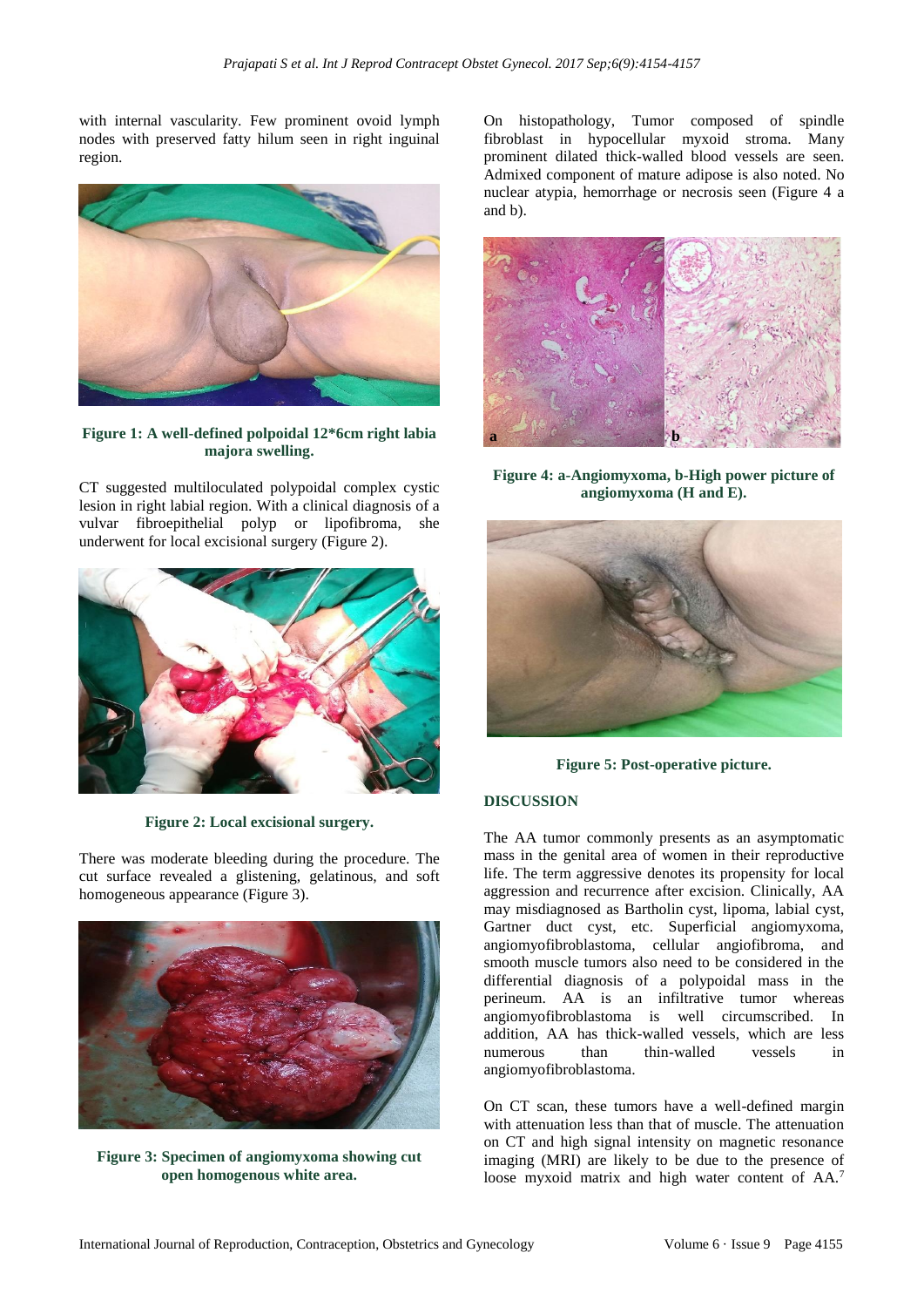Usually, this tumor does not metastasize, but there are reports of multiple metastases in women treated initially by excision and ultimately succumbing to it.<sup>3,4</sup>

Partial excision may have to be done in view of high operative morbidity.<sup>9</sup> Unfortunately, recurrence may still occur with negative margins.<sup>10</sup> This may necessitate multimodal therapies using surgical and medical means to treat recurrent AA.<sup>11</sup> There is no consensus regarding the pathogenesis of AA. This hormonally responsive tumor is believed to arise from specialized mesenchymal cells of the pelvic–perineal region or from the multipotent perivascular progenitor cells, which often display variable myofibroblastic and fibroblastic features.<sup>5</sup> Immunohistochemically, most AA express different combinations of estrogen and progesterone receptors, vimentin, desmin, smooth muscle actin CD34, and CD44, but all are invariably negative for S-100, carcinoembryonic antigen, and keratin.<sup>9,11,12</sup>

Recent cytogenetic and molecular studies have revealed a variety of genetic alterations, involving the chromosome 12, in the region 12q13-15. A gene in this region, called high-mobility group protein isoform I-C (HMGI-C), which encodes proteins involved in the transcriptional regulation, appears to have a role in the pathogenesis of this tumor. Detection of inappropriate HMGI-C expression using the immunoperoxidase technique with anti-HMGI-C antibody may potentially be a useful marker for microscopic residual disease.<sup>6</sup>

Our patient had previous history of similar swelling 12 years before exact data not available but considering it as a relapse of AA we decided to start preventive therapy, i.e., GnRH agonist, etc.

Han-Geurts et al proposed the following guideline for treating AA:

- complete excision of the lesion when possible, avoiding mutilating surgery,
- adjunct therapy using arterial embolization and/or hormonal treatment needed in case of partial resection of the tumor, and
- radiotherapy is reserved for cases that are resistant to embolization and/or hormonal therapy and still symptomatic.<sup>2</sup>

There are no specific guidelines for postoperative management of vulvar AA; however, due to high recurrence rate and potential morbidity associated with undiagnosed recurrences, several authors recommend a periodic evaluation with physical examination and MRI up to 15 years after excision.<sup>2,8</sup>

CT and MR imaging accurately reveal extension of these tumors across the pelvic diaphragm and are thus valuable in determining the surgical approach.<sup>13</sup>

#### **CONCLUSION**

This case report illustrates the challenges that a physician might face when dealing with a vulvar mass which may be an AA. Though it is a rare entity, it should always be considered, especially when it is an insidious painless lesion. High level of suspicion is needed to make a clinical diagnosis. All relevant hematological and radiological studies including MRI or CT scan should help in reducing the number of misdiagnosed cases of AA preoperatively. Once its anatomical location and extension, if any, are defined, any vulvar tumor particularly AA-can be optimally treated by surgical excision only, while avoiding any mutilating surgery. If complete resection is possible under the circumstances, one should expect lowest recurrence rate. AA is rarely life-threatening, and therefore one can afford to have a partial resection when high operative morbidity is anticipated. Irrespective of treatment modalities instituted postsurgery, it is evident that AA requires close and longterm follow-up.

*Funding: No funding sources Conflict of interest: None declared Ethical approval: Not required*

#### **REFERENCES**

- 1. Steeper TA, Rosai J. Aggressive angiomyxoma of the female pelvis and perineum. Report of nine cases of a distinctive type of gynecologic soft-tissue neoplasm. Am J Surg Pathol. 1983;7:463-75.
- 2. Han-Geurts IJ, van Geel AN, van Doorn L, M den Bakker, Eggermont AM, Verhoef C. Aggressive angiomyxoma: Multimodality treatments can avoid mutilating surgery. Eur J Surg Oncol. 2006;32:1217- 21.
- 3. Siassi RM, Papadopoulos T, Matzel KE. Metastasizing aggressive angiomyxoma. N Engl J Med. 1999;341:1772.
- 4. Blandamura S, Cruz J, Faure Vergara L, Machado Puerto I, Ninfo V. Aggressive angiomyxoma: A second case of metastasis with patient's death. Hum Pathol. 2003;34:1072-4.
- 5. Alameda F, Munné A, Baró T, Iglesias M, Condom E, Lloreta-Trull J et al. Vulvar angiomyxoma, aggressive angiomyxoma, and angiomyofibroblastoma: An immunohistochemical and ultrastructural study. Ultrastruct Pathol. 2006;30:193-205.
- 6. Nucci MR, Fletcher CD. Vulvovaginal soft tissue tumours: Update and review. Histopathology. 2000;36:97-108.
- 7. Abu JI, Bamford WM, Malin G, Brown L, Davies Q, Ireland D. Aggressive angiomyxoma of the perineum. Int J Gynecol Cancer. 2005;15:1097-100.
- 8. Fine BA, Munoz AK, Litz CE, Gershenson DM. Primary medical management of recurrent aggressive angiomyxoma of the vulva with a gonadotropin-